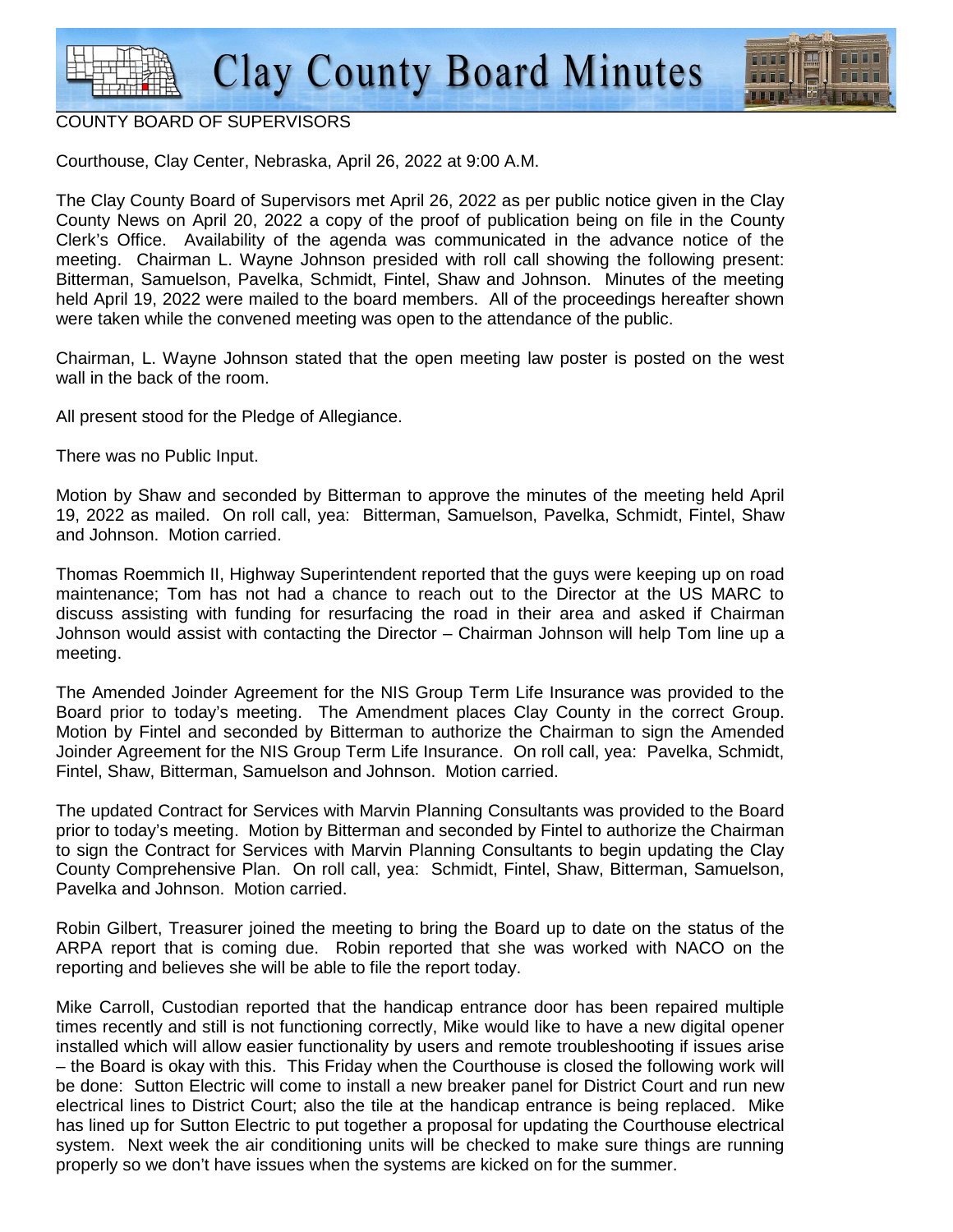

Josh Anderson was present to discuss conservation easements and his intake from the 30x30 Summit that he attended last week. He also went over the current comprehensive plan that the County has in place and how it ties in with conservation easements.

Motion by Shaw and seconded by Pavelka to open the public hearing on the Conservation Easement Application between Wetlands America Trust, Inc. and United States of America at 10:00 a.m. On roll call, yea: Fintel, Shaw, Bitterman, Samuelson, Pavelka, Schmidt and Johnson. Motion carried.

Barb Barnett, County Joint Planning and Zoning Administrator, provided a copy of the Application for Conditional Use, Conservation Easement Application and supporting documents, along with the recommendation that came from the County Joint Planning and Zoning Commission. Barb reiterated that in their recommendation, due to the lack of a quorum at their April 12, 2022 public hearing, no action was taken on this Conservation Easement Application. As such, the Zoning Administrator is only able to advise the County Board that the Conservation Easement Application is not in conflict with the County Zoning Regulations based on the Comprehensive Plan for the Ag District of Clay County.

Attendees of public interest were able to speak.

Motion by Fintel and seconded by Pavelka to close the public hearing on the Conservation Easement Application between Wetlands America and United States of America at 10:22 a.m. On roll call, yea: Shaw, Bitterman, Samuelson, Pavelka, Schmidt, Fintel and Johnson. Motion carried.

Fintel made a motion to the Clay County Board of Supervisors to deny the Conservation Easement request by Wetlands America Trust, Inc. on parcel ID# 233200 before us today, as it is not in the public interest as it conflicts with the effective Clay County Comprehensive Land Use Plan, Section 703.03; in which the Board of Supervisors may consider among other things, the conservation and stabilization of the value of real property. In accordance with the Clay County Conservation Policy, the Supervisors of Clay County shall encourage conservation efforts which do not limit future economic development and seek to encourage the highest and best productive land use of privately owned and managed conservation land. Motion seconded by Shaw to deny the Conservation Easement Application between Wetlands America Trust and United States of America. On roll call, yea: Bitterman, Samuelson, Pavelka, Schmidt, Fintel, Shaw and Johnson. Motion carried.

The claims were distributed for review and discussion.

Motion by Bitterman and seconded by Schmidt to approve the claims that were presented and authorize the County Clerk to pay from the appropriate funds. On roll call, yea: Samuelson, Pavelka, Schmidt, Fintel, Shaw, Bitterman and Johnson. Motion carried.

#### GENERAL FUND

| Employees, Wages                    | \$125,330.85 |
|-------------------------------------|--------------|
| AFLAC, Insurance                    | 531.24       |
| Cassie Aksamit, Mileage, supplies   | 97.36        |
| ASAAP, FY 21-22 funding             | 5,000.00     |
| Aspegren Repair, Parts, Labor       | 868.65       |
| AT&T Mobility, Cell Phones          | 119.14       |
| Barb Barnett, Mileage, subscription | 183.15       |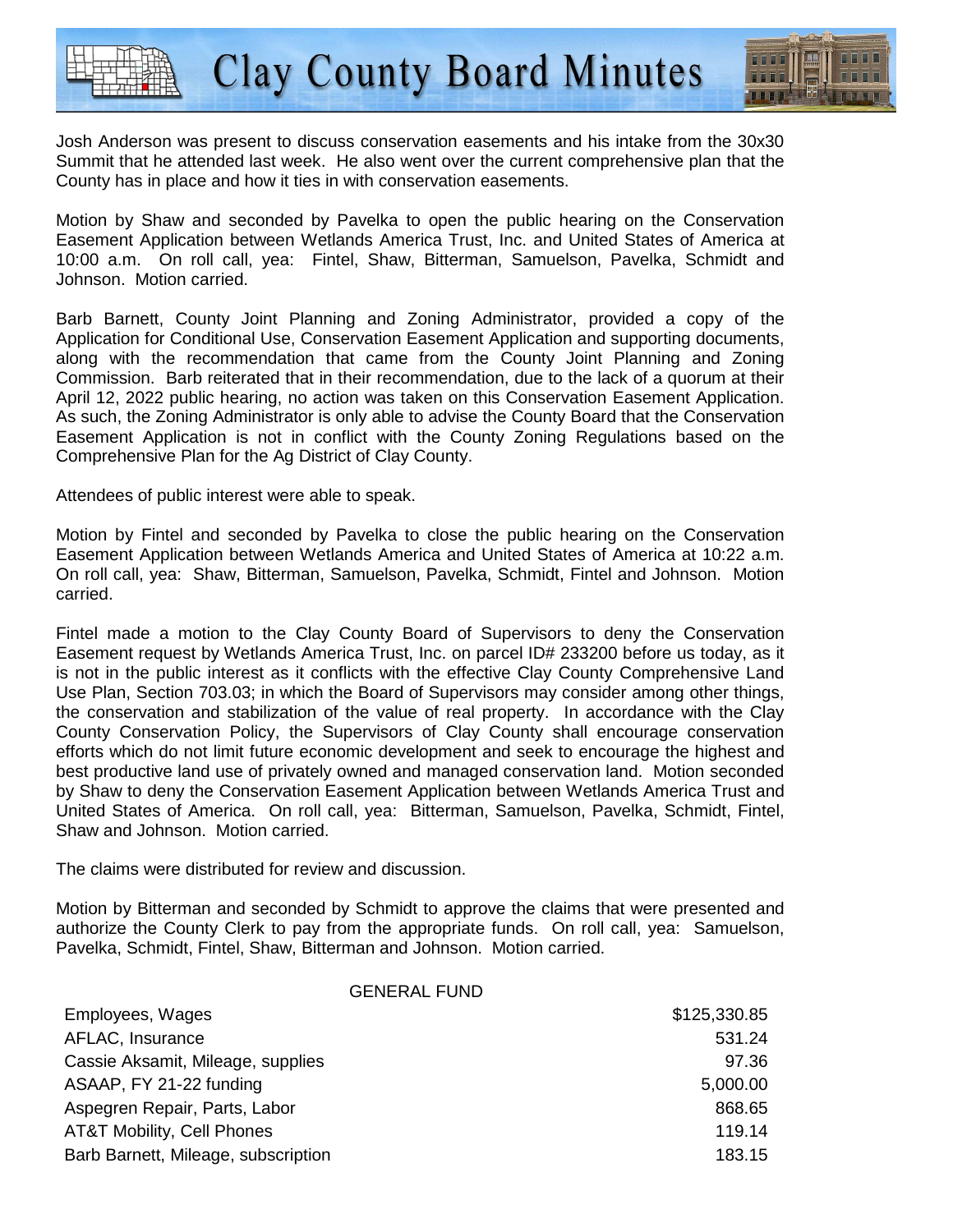

| Joni Bitterman, Mileage                                | 89.51     |
|--------------------------------------------------------|-----------|
| <b>Black Hills Energy, Utilities</b>                   | 799.43    |
| Blue Cross Blue Shield, Ins.                           | 72,484.10 |
| Bockstadter & Glen Law LLC, Attorney Fees              | 589.29    |
| Donna Boeka, bailiff meals                             | 11.18     |
| <b>Business World, Supplies</b>                        | 22.55     |
| Capital Business Systems, Inc., Copier lease           | 77.61     |
| Capital One, (Walmart); Equipment                      | 56.41     |
| CASA, FY 21-22 funding                                 | 16,396.00 |
| City of Clay Center, Utilities,                        | 419.03    |
| Clay County Court, Court costs                         | 398.00    |
| Clay County News, Advertising                          | 2,393.92  |
| Clay County Treasurer, Postage                         | 1,577.60  |
| Clearfly, Phone                                        | 428.48    |
| Clerk of the District Court, Filing Fees               | 464.00    |
| Colonial Life, Ins                                     | 740.78    |
| Corner Market, Food, Supplies                          | 2,018.66  |
| Cornerstone Bank, Taxes, Retirement, Child Support     | 62,768.44 |
| CPI, Fuel                                              | 4,267.94  |
| Credit Management Services Inc., Garnishment           | 519.16    |
| Culligan's of Hastings, Rent                           | 11.00     |
| DAS, Services                                          | 1,591.04  |
| Diode, Parts and Labor                                 | 55.34     |
| <b>Dollar General, Supplies</b>                        | 77.65     |
| Don's Pioneer Uniforms, Uniform                        | 7,579.18  |
| Eakes, Supplies                                        | 4,614.74  |
| Mary Lynne Ellis, Mileage                              | 25.74     |
| Cara Felber, Mileage                                   | 38.61     |
| First Concord Benefits Group, Sec. 125                 | 5,058.22  |
| First Light Child Advocacy Center, 21-22 funding       | 5,500.00  |
| General Fire & Safety, Annual inspection               | 200.00    |
| Hall County Sheriff, Service Fees                      | 18.50     |
| Hamilton County Treasurer, VSO Contract                | 2,291.67  |
| Brenda Hansen, Mileage                                 | 173.16    |
| Hometown Leasing, Lease                                | 1,292.48  |
| Hunt Insurance Group, Catastrophic Inmate Medical Ins. | 7,512.96  |
| Shirley Johnson, Election help                         | 265.05    |
| Keith Johnson, Mileage                                 | 16.97     |
| L. Wayne Johnson, Mileage                              | 111.74    |
| A. Leichleiter, Mileage                                | 8.25      |
| Madison National Life, Ins.                            | 188.57    |
| MASA, Medical Transport Ins.                           | 2,725.00  |
| Memorial Community Health, Medical                     | 290.00    |
| Menards, Supplies                                      | 147.18    |
| Mid-NE Indiv. Services, 4th Qtr funding                | 1,636.00  |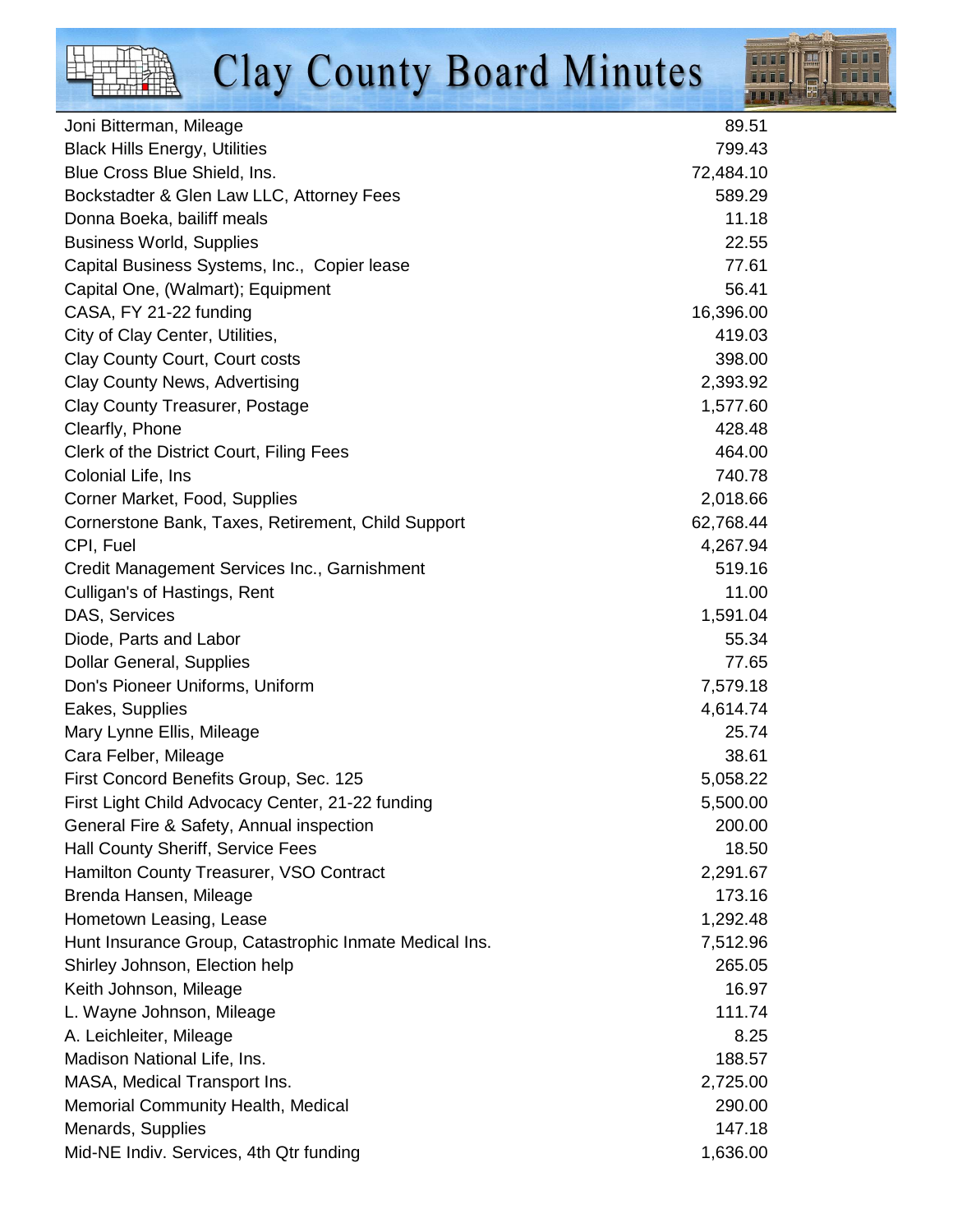

| MIPS, Service, Supplies                                     | 2,762.68  |
|-------------------------------------------------------------|-----------|
| NACT, Registration                                          | 250.00    |
| NASASP, Dues                                                | 39.00     |
| Nationwide, 457 Plan                                        | 475.00    |
| NE District Court Clerks Assoc., Registration               | 75.00     |
| NE Assoc of County Officials, Registration                  | 100.00    |
| NE State Fire Marshall, Boiler inspection                   | 108.00    |
| NE State Patrol, Mach User Fees, Tracs User Fees            | 622.50    |
| Nebraska.gov, Sub fee, Certified driving records            | 108.50    |
| New Victorian Suites, Lodging                               | 79.99     |
| Mariah Newmyer, Mileage                                     | 66.12     |
| <b>Office Depot, Supplies</b>                               | 130.98    |
| James Pavelka, Mileage                                      | 76.05     |
| Deanna Peshek, Election help                                | 265.05    |
| Platte Valley Communications, Radio repair                  | 4,173.50  |
| PrecisionIT, Server, Service, Supplies                      | 1,608.63  |
| Region 3, FY 21-22 4th Qtr                                  | 4,090.75  |
| Shirt Shack, Dispatch logos                                 | 78.00     |
| Skalka & Baack Law Firm, Attorney fees                      | 2,555.83  |
| South Central Public Power Dist., Utilities                 | 1,529.30  |
| Spray Electric, Service                                     | 27.50     |
| <b>Stannard Appraisal, Sutton Revaluation</b>               | 45,590.00 |
| Stephens-Peck, Service                                      | 100.00    |
| Sullivan Shoemaker, Public Defender                         | 2,624.00  |
| Surplus Property, 2015 Ford Explorer                        | 19,000.00 |
| Sutton Electric, Labor                                      | 52.50     |
| Sutton Pharmacy, Inmate medicine                            | 63.68     |
| Thrasher, Concrete repair                                   | 2,647.34  |
| TK Elevator, Labor and materials                            | 696.68    |
| Trailblazer RC&D, 2022 Sponsorship                          | 400.00    |
| Unite Private Network, LLC., Internet                       | 1,606.00  |
| US Bank, Adobe sub, Facebook, Amazon Prime, Webex, Supplies | 315.51    |
| <b>US Cellular, Cell Phones</b>                             | 352.45    |
| Brandy VanDewalle, Mileage                                  | 28.08     |
| Verizon Wireless, Cell Phones                               | 40.03     |
| Vision Service Plan (CT), Vision                            | 405.76    |
| Windstream, Service                                         | 551.51    |
| Woodward's, Garbage                                         | 367.50    |
| York County Sheriff, Service fees                           | 55.00     |
| Thirteen Fifty Apparel, Sheriff dept. shirts                | 563.50    |
|                                                             |           |

|                          | ROAD FUND |             |
|--------------------------|-----------|-------------|
| Employees, Wages         |           | \$57,124.72 |
| AFLAC, Insurance         |           | 1,248.47    |
| American Fence, Supplies |           | 225.00      |
|                          |           |             |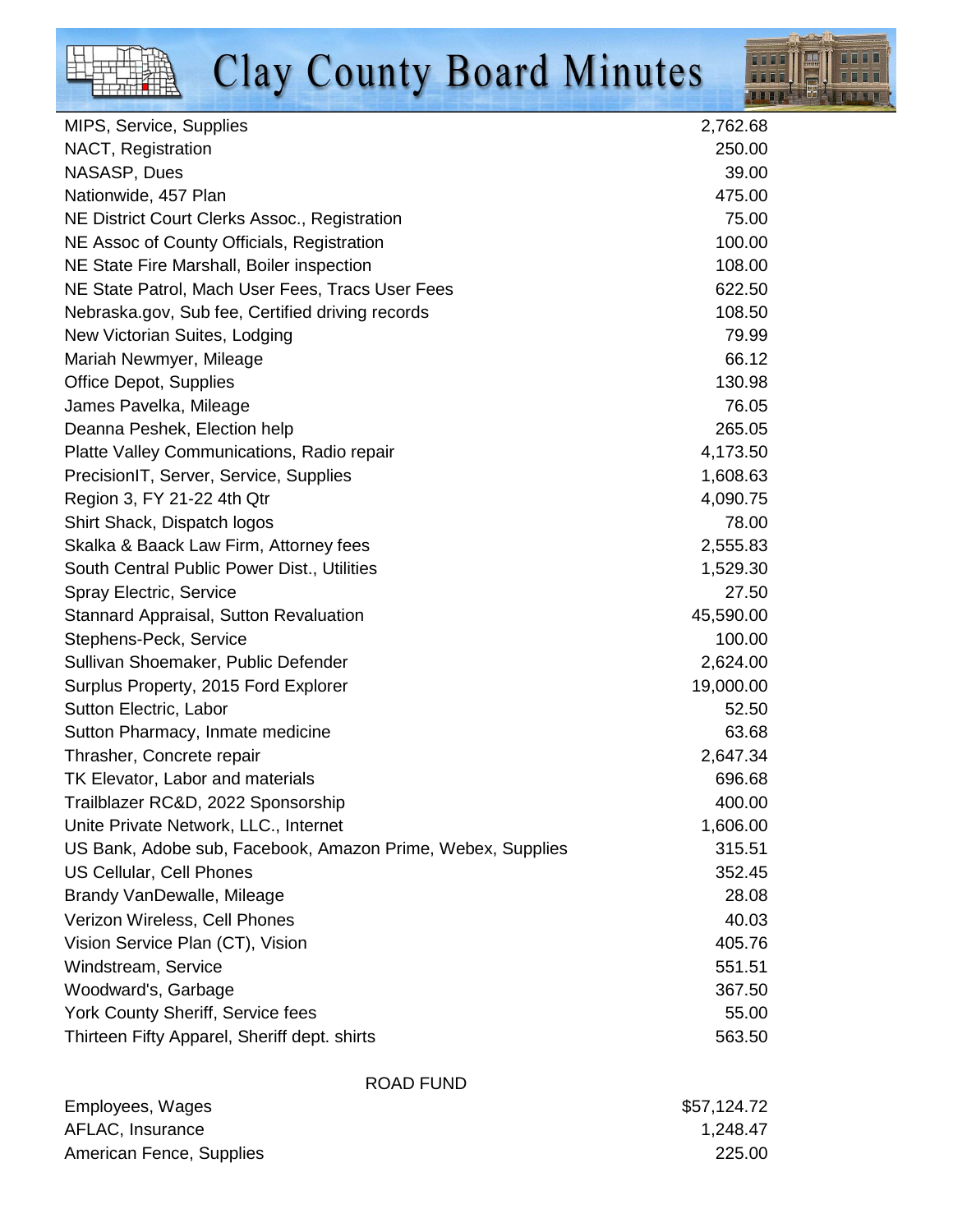

| American Legion, Supplies                     | 56.00     |
|-----------------------------------------------|-----------|
| Aspegren Repair, Parts, Labor                 | 447.96    |
| Aramark, Janitorial supplies                  | 782.03    |
| Aurora Cooperative Elevator, Supplies         | 150.49    |
| Beck's Farm Equip, Service, Supplies          | 284.05    |
| <b>Black Hills Energy, Utilities</b>          | 852.67    |
| Blue Cross Blue Shield, Ins.                  | 2,334.32  |
| Card Services, Supplies                       | 329.67    |
| Cardinal Tool & Die, Parts                    | 275.00    |
| Central NE Sod Supply, Supplies               | 504.00    |
| City of Clay Center, Utilities                | 104.87    |
| <b>City of Edgar, Utilities</b>               | 52.00     |
| City of Fairfield, Utilities                  | 60.00     |
| City of Harvard, Utilities                    | 72.20     |
| <b>City of Sutton, Utilities</b>              | 116.47    |
| <b>Clay County News, Subscription</b>         | 34.00     |
| <b>Clay County Treasurer, Postage</b>         | 495.00    |
| Colonial Life, Ins                            | 548.04    |
| Cornerstone Bank, Withholdings & Retirement   | 30,429.64 |
| Cornhusker Cleaning, Supplies                 | 169.42    |
| CPI, Fuel                                     | 8,185.37  |
| Sarah Dasher, Cleaning service                | 300.00    |
| <b>Dollar General, Supplies</b>               | 9.00      |
| Eakes, Supplies                               | 453.94    |
| Extreme Transfer, Parts & Labor               | 6,925.45  |
| <b>Fastenal Company, Signs</b>                | 33.94     |
| First Concord Benefits Group, Sec. 125        | 315.00    |
| Friesen Chevrolet, Supplies, Parts, Labor     | 1,039.52  |
| Friesen Ford, Parts                           | 267.24    |
| Garrett Enterprises, Loader tires             | 4,055.40  |
| George Bros. Propane, Fuel                    | 17,833.01 |
| George's 66 Service, Fuel                     | 591.44    |
| Grace's Locksmith, Supplies                   | 110.00    |
| Hamilton Telecommunication, Internet          | 85.85     |
| Harvard Foodmart, Fuel                        | 158.51    |
| Hays Land Surveying, Surveying                | 348.91    |
| <b>Island Supply Welding, Supplies</b>        | 455.73    |
| John Deere Financial, Parts, Labor & Supplies | 3,520.16  |
| Ken & Al's, Fuel                              | 335.90    |
| Kully Pipe & Steel, Supplies                  | 165.48    |
| <b>LCL Truck Equipment, Supplies</b>          | 69.95     |
| Madison National Life, Ins.                   | 50.74     |
| <b>Matt Friend, Parts</b>                     | 5.25      |
| Maynard, Labor                                | 426.66    |
| Menards, Supplies                             | 868.36    |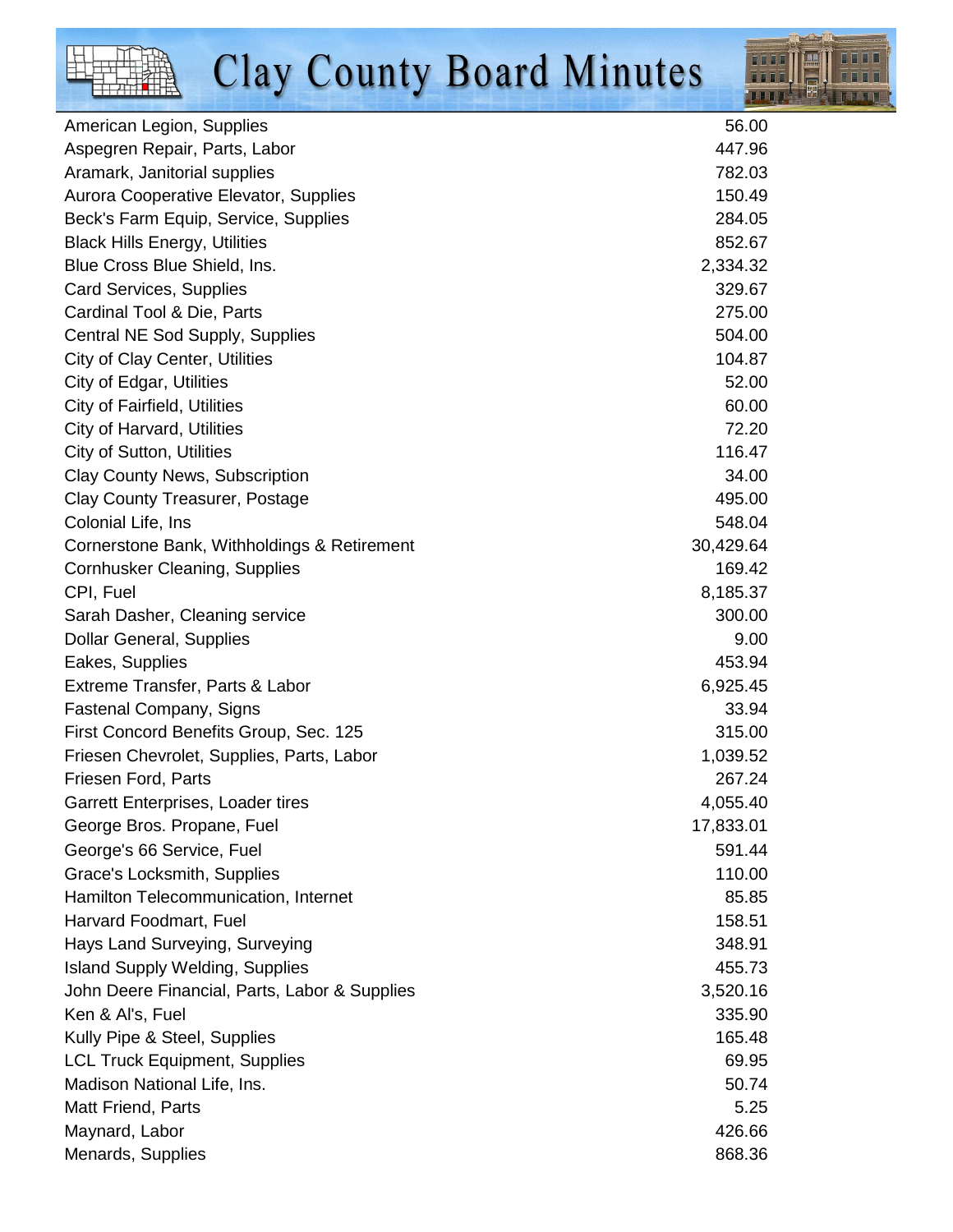

| Mid-Nebraska Aggregate Inc, Supplies        | 54,072.05  |
|---------------------------------------------|------------|
| Midwest Service, Culverts, Supplies         | 38,401.00  |
| MIPS, Service                               | 133.20     |
| Moore Electric, Parts, Labor                | 219.38     |
| Murphy Tractor & Equip., Parts, Labor       | 2,588.08   |
| <b>NAPA Auto Parts, Supplies</b>            | 387.50     |
| Nationwide, 457 Plan                        | 350.00     |
| Nebraska Peterbilt, Supplies                | 461.62     |
| <b>NEIA Fasteners, Supplies</b>             | 209.66     |
| NMC Exchange, Parts                         | 744.47     |
| Nutrien Ag Solutions, Inc, Supplies         | 496.34     |
| Olsson, Surveying                           | 18,522.50  |
| PAD LLC, Supplies                           | 609.57     |
| PrecisionIT, Service                        | 16.25      |
| R & K Services, Fuel                        | 3,685.64   |
| SIDUMP'R, Parts                             | 199.84     |
| South Central Public Power, Utilities       | 464.68     |
| Southern Power Dist., Utilities             | 96.55      |
| Superior Implement, Parts                   | 220.01     |
| Superior Outdoor Power, Equip. Repair       | 106.45     |
| Sutton Auto, Parts, Supplies                | 295.26     |
| Theis Inspection Service, Engineer Fees     | 1,500.00   |
| Truck Center, Parts, Labor                  | 1,139.89   |
| Village of Trumbull, Utilities              | 85.60      |
| Vision Service Plan (CT), Vision            | 216.42     |
| Windstream, Service, Internet               | 614.93     |
| Woodward's, Garbage                         | 55.00      |
| <b>ROD P M FUND</b>                         |            |
| Bear Graphics, Supplies                     | \$821.37   |
| MIPS, Service, Supplies                     | 456.66     |
| <b>HEALTH FUND</b>                          |            |
| Employees, Wages                            | \$9,320.90 |
| Leslie Anderson, Mileage                    | \$9.36     |
| Blue Cross Blue Shield, Ins.                | 260.98     |
| Clay County News, Advertising               | 55.60      |
| CLIA Laboratory Program, License renewal    | 180.00     |
| Colonial, Ins                               | 190.59     |
| Cornerstone Bank, Withholdings & Retirement | 4,512.68   |
| Culligan's of Hastings, Rent                | 36.00      |
| Eakes, Supplies, Furniture                  | 6,898.99   |
| First Concord Benefits Group, Sec. 125      | 225.00     |
| <b>Flood Communications, Supplies</b>       | 1,810.00   |
| Donna Jensen, Mileage, Supplies             | 99.59      |